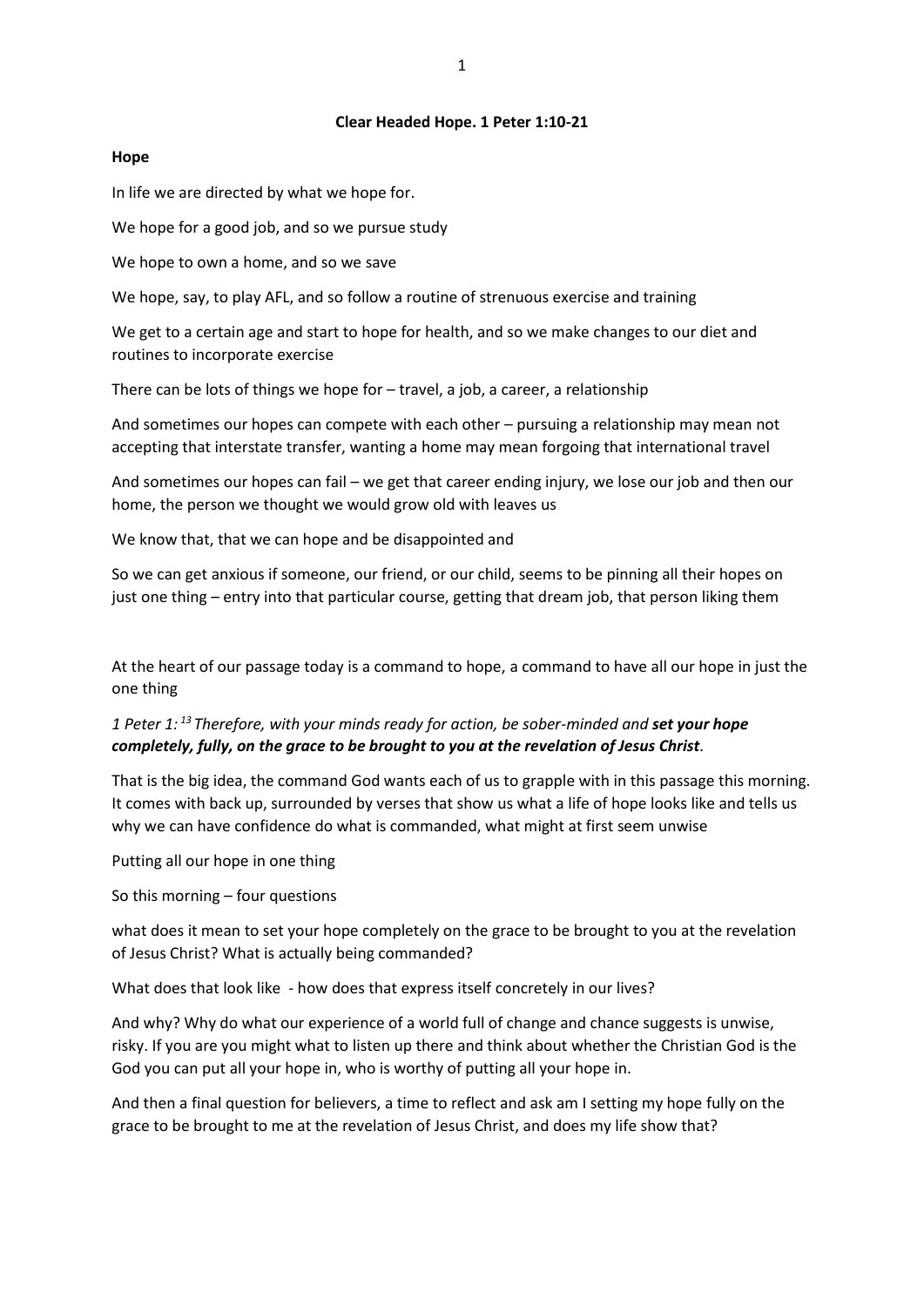*1 Peter 1: <sup>13</sup> Therefore, with your minds ready for action, be sober-minded and set your hope completely on the grace to be brought to you at the revelation of Jesus Christ.*

## **The Hope Commanded v. 13**

So what is Peter asking you to do when he commands you to set your hope completely on the grace to be brought to you at the revelation of Jesus Christ

For a start what are we hoping for?

It is the grace to be brought to you at the revelation of Jesus Christ, that comes to us with the Lord Jesus being revealed in glory at the last day.

By this grace Peter is speaking of the full experience of God's kindness to us in Christ, enjoyed without dilution or difficulty.

This grace brings with it all that God has promised believers in Jesus

What Peter has already talked about in verses 1-10

*1 Peter 1: <sup>3</sup> Blessed be the God and Father of our Lord Jesus Christ. Because of his great mercy he has given us new birth into a living hope through the resurrection of Jesus Christ from the dead <sup>4</sup> and into an inheritance that is imperishable, undefiled, and unfading, kept in heaven for you.* 

The inheritance we have been promised – imperishable, undefiled, unfading; already prepared, and kept securely for us in heaven

Salvation – rising with Christ to the new heaven and earth in bodies that will never die, living with God without pain or mourning or tears

The praise, glory and honour of being included then in Jesus' people by faith.

Being able to enjoy what Paul calls the immeasurable riches of God's grace in His kindness to us in Jesus for age upon age

There is nothing like this on this earth – where all is marred by sin and death

Where our bodies are dying from the day we are born

Where what we love we lose

Where our selfishness and sin can defile our purest joys

Where our best pleasures fade

Peter has already talked of this grace, of this wonderful hope

So what is new here is the call to set our hope completely, fully, altogether on this grace coming to us at the revelation of Christ

He is telling us to put All our eggs in the one basket

To Live our lives without a plan B

No other hope is to guide our path through life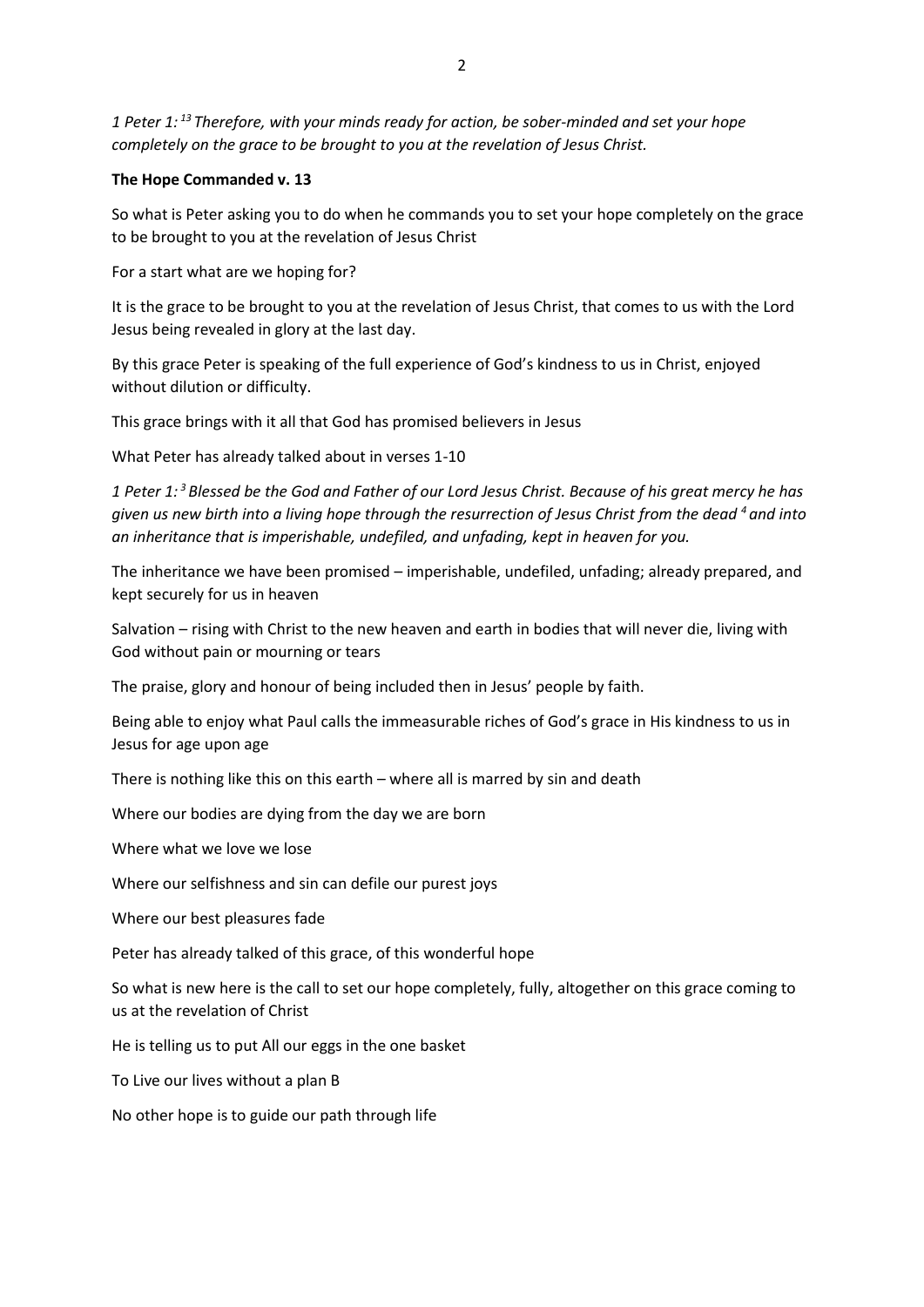Peter is calling us to Set off on a journey to the fulness of what God has promised with no thought of turning back or turning aside

A bit Like someone who is Fed up with lockdowns and is determined to move to Qld, whose sold everything here and have loaded it all in the car and told the boss what they think of their job before they go

Or Like Moses and the Israelites leaving Egypt for the promised land

Where there is to be no looking over the shoulder at what you have left behind

It's Realise the hope, or perish in the desert

And this is a hope which by definition can't be realised on this earth, for it is realised only when Jesus returns

So this hope Directs our whole life, throughout our lives, right to the end of our lives, for it can only be realised at the end

He is calling believers to embrace the ultimate in deferred gratification

So you would need to be sure, wouldn't you – sure of the destination to keep travelling guided by this hope.

For not only can it not be realized to the end – our commitment to that hope will be challenged,

### *set your hope completely, fully, on the grace to be brought to you at the revelation of Jesus Christ.*

That the big idea, what is commanded believers in Jesus

And you might be thinking - I get it

All my hope – is in what God has promised us

But is setting your hope fully on the grace to come something that just happens in my head, an attitude?

Or does it have a more concrete expression?

What does it look like for us to set our hope fully on the grace coming to us at the revelation of Jesus?

Peter tells us

It means living different lives.

*1 Peter 1: <sup>14</sup>As obedient children, do not be conformed to the desires of your former ignorance. <sup>15</sup> But as the one who called you is holy, you also are to be holy in all your conduct; <sup>16</sup> for it is written, Be holy, because I am holy. <sup>17</sup> If you appeal to the Father who judges impartially according to each one's work, you are to conduct yourselves in reverence during your time living as strangers. <sup>18</sup> For you know that you were redeemed from your empty way of life inherited from your ancestors, not with perishable things like silver or gold,*

**What that looks like – the good life of hope vv. 14-18**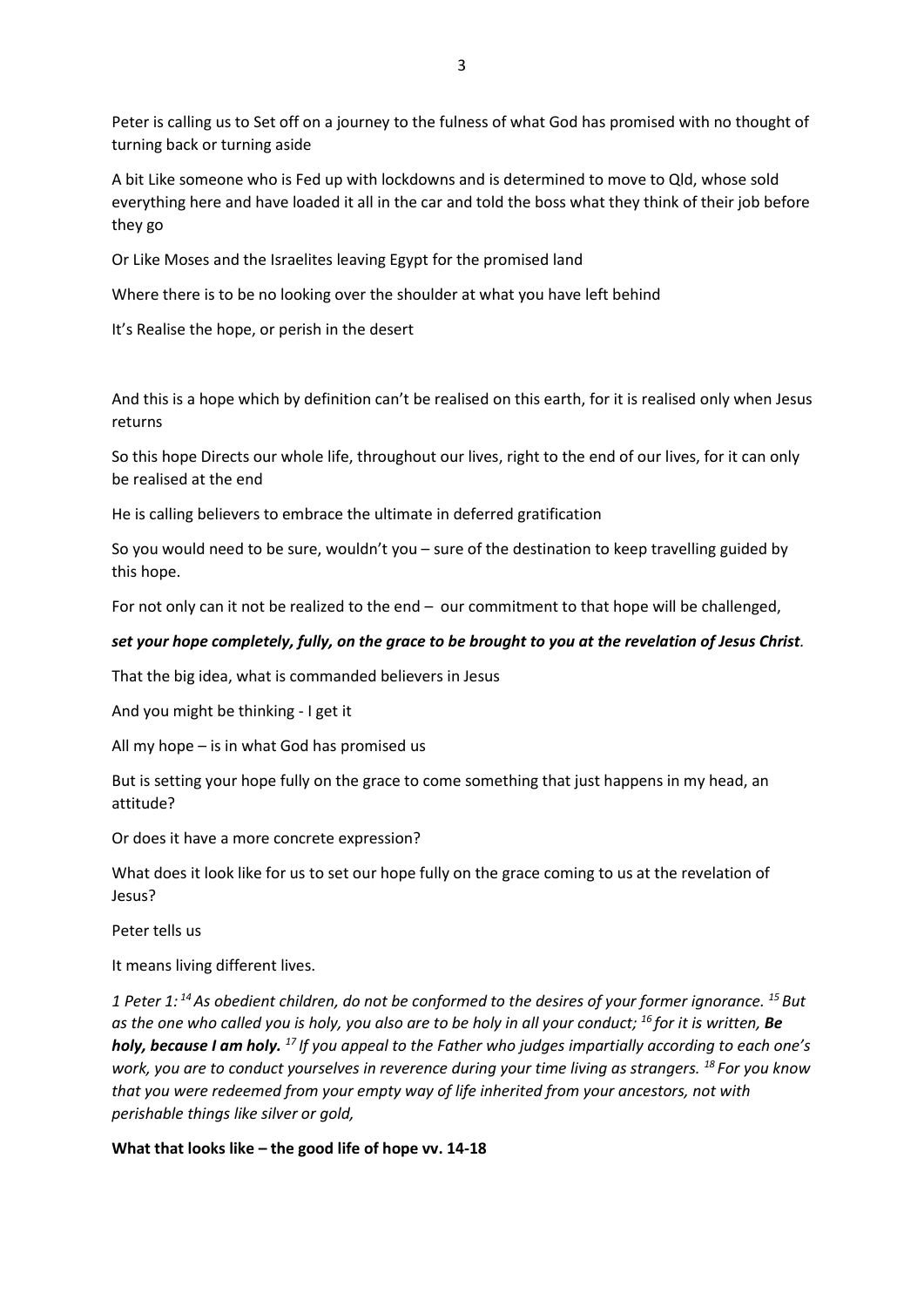Living with our hope fully on what is to come means a life where we have said goodbye to the old ways of living, and hello to living each day conscious that you call the living holy God your Father and you live in His presence. Peter speaks of that change in two ways

Firstly – it is having your life no longer directed by, shaped by, conformed to, *the desires of your former ignorance. <sup>15</sup>*

Just a phrase, but Peter has nailed what directs most modern people

Feelings, desires

Thinking about the changes that are taking place in our understanding of sexuality and gender Carl Trueman observes that there has been a key change in the way we think of ourselves.

Modern people look within, they now prioritize 'feelings' and 'intuitions' "for our sense of who we are and what the purpose of our lives is." P. 23

If it feels right – do it;

if it feels right – be it.

We are directed by our desires at the core of our being

Whether that desire is for power, or pleasure, or to be who we think we are  $-$  it is desire that leads us, and we are increasingly taught that is a good thing, the authentic life – even if it leaves our lives in chaos and disrupts our relationships.

But these desires and the sway they hold over our lives believers now realise are expressions of our ignorance – our ignorance of the living God, the ignorance that comes from putting our trust in things that are not God

Whether that is our reason, or our intuitions, or power, or other created gods

Whatever we were trusting, and however intelligent and qualified – we were ignorant of the true God

Of His being, of His rule, of His goodness

Of the fact that He is the source of meaning, not ourselves

But now we are believers, have become children of God through faith in Jesus

We are instead to be shaped by the truth of our God, the true and living God

*<sup>15</sup> But as the one who called you is holy, you also are to be holy in all your conduct; <sup>16</sup> for it is written, Be holy, because I am holy.*

Peter quotes from Leviticus 19:2.

Where God said that if He were to live amongst His OT people, they had to become holy for He is the holy God.

Peter quotes Leviticus because like Israel, believers in Jesus live in the presence of our God through His Spirit, and are journeying towards a fuller presence

So we are to conform our lives to His realty, the reality of His holiness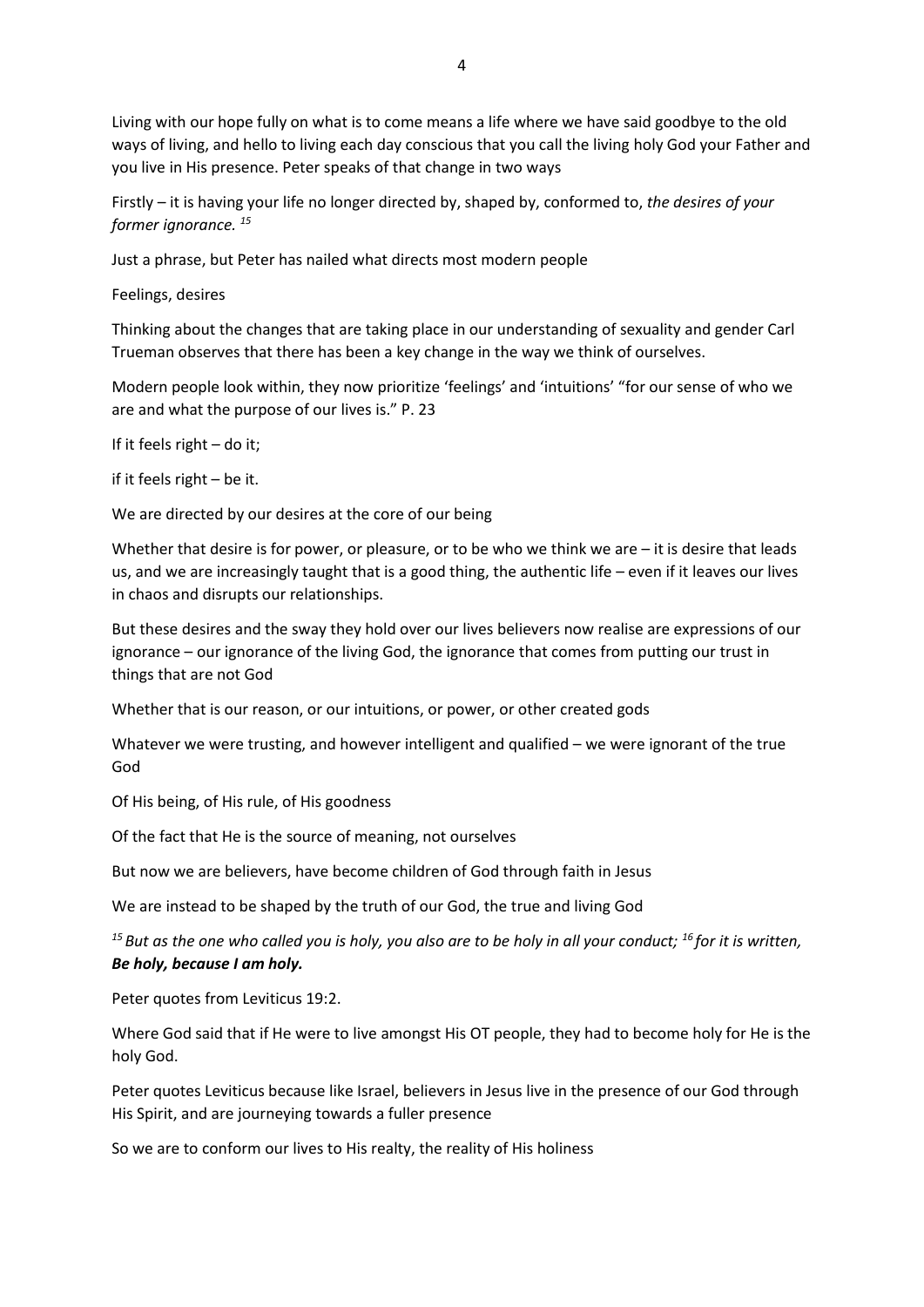God is holy – that is, God declares that He is separate from all created beings, separate from their finitude, frailty and falleness

We are mortal – He has life in Himself

We are limited in power and space and time – He is almighty, omnipresent, eternal

We are ensnared in sin, in our love of self, missing the mark in righteousness and justice, in doing what is right by others, time and again. But our God is separate from all sin and imperfection, perfectly just and righteous, never failing to do what is just, right and good in all His dealings

To be holy as He is holy is not a call for us to transcend the limits of our finite creaturely bodies – to think we can become almighty.

But it is a call to separate ourselves from all sin and to become like Him in ways we can be like Him

And to see how good that is, think of God's love, His righteousness, His faithfulness – and how it is different.

God loves even His enemies – sending them the rain and sun that sustains life on this planet

In His love He is patient and merciful with people who have provoked Him over and over again.

He even gives His Son for the world.

God always does what is right – there is no hypocrisy with Him, no partiality

And in His righteousness He is absolutely faithful. What He says He does. He never lies.

To be holy is to be like Him in love, and righteousness, and faithfulness

You can see God's holiness reflected in what He commands His people in Leviticus 19

#### One example

*Leviticus 19: <sup>13</sup> "Do not oppress your neighbour or rob him. The wages due a hired worker must not remain with you until morning. <sup>14</sup>Do not curse the deaf or put a stumbling block in front of the blind, but you are to fear your God; I am the Lord*

Being holy as the Lord is holy is Being honest and fair in business

Not taking advantage of other's disabilities

You can see God's holiness in what the Lord Jesus commands His people in the sermon on the Mount

Faithfulness in our hearts in marriage, absolute integrity in what we commit ourselves to, turning away from anger and pursuing reconciliation, being generous, loving our enemies

To set our hope fully on the grace that is being brought to us when Christ appears is to live these holy lives in the world, guided no longer by our desires but by who our God is, and so

Doing good to all in love

Committed to righteousness even if it brings us persecution

Keeping our word even if it costs us.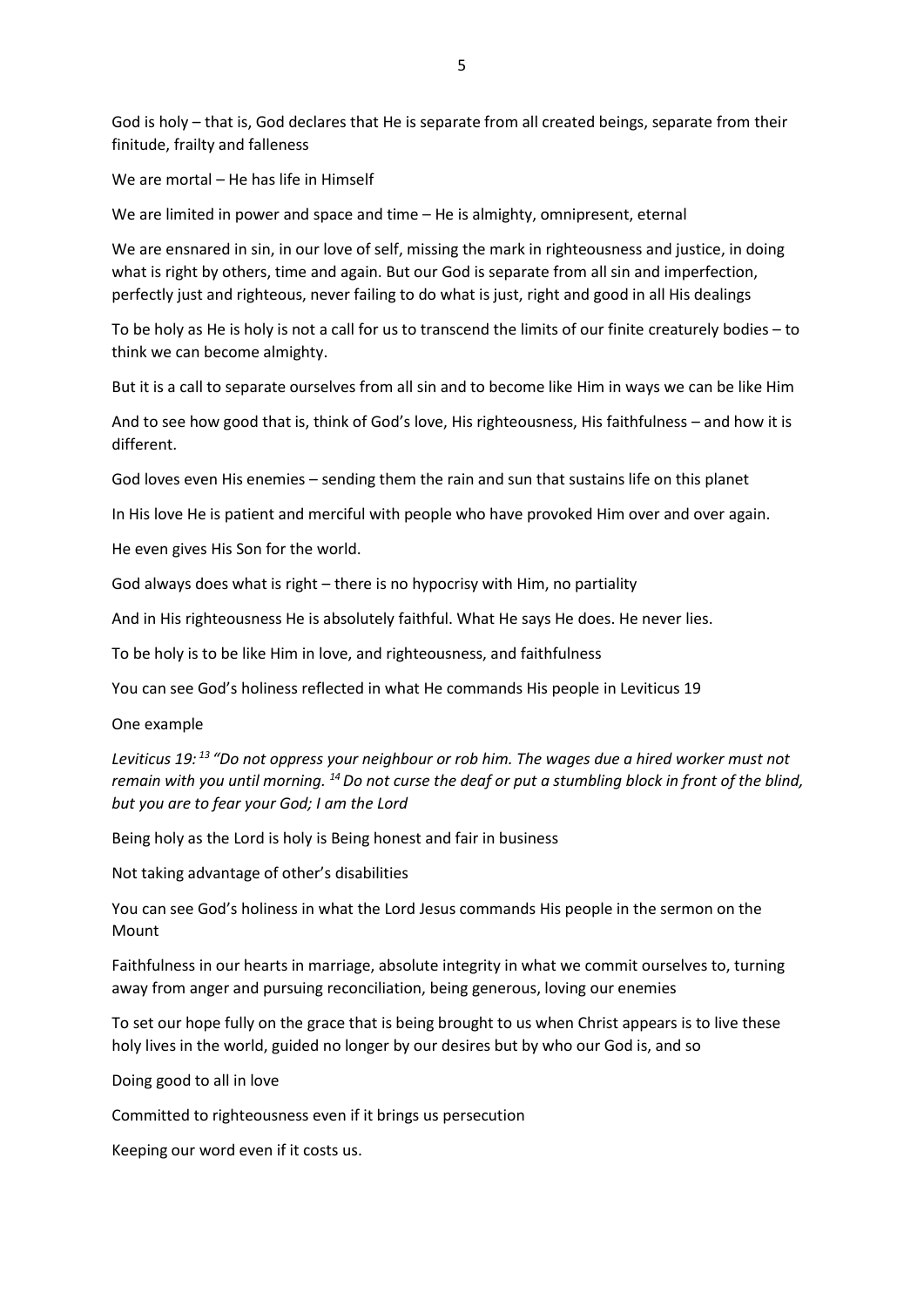Rather than make us so heavenly minded we are of no earthly use, our hope makes us helpful to others

Secondly, to set your hope fully on the grace to come is seen in living a life no longer held captive to the way of life we receive from culture. We have been ransomed

*from your empty way of life inherited from your ancestors,*

Speaking to people saved from non-Christian backgrounds who passed on a culture that in whatever form has it origins in Adam our common ancestor's sin, has rebellion against God at its heart

Where collectively we have decided for ourselves what is right and wrong and shaped our families and societies on our judgments, not God's

And where we have devised religions that support us living the way we want to.

Think what those who are not believers might inherit from our culture

Materialism – thinking matter is all there is, and there is no overall purpose to life

Hedonism – so I should make my own goal getting as much pleasure for myself as possible

Secularism – a belief God is uninvolved, and we are accountable to ourselves

But what we inherit is described as 'empty' – futile, useless, powerless, lacking truth

Empty and futile because it can never please God and only end in death

But now, says Peter, those who have set their hope fully on the grace coming to us when Christ appears live as children of God, those constantly calling on Him as our Father, knowing He is the one who judges all impartially

*<sup>17</sup> If you appeal to the Father who judges impartially according to each one's work, you are to conduct yourselves in reverence during your time living as strangers.*

God saves us because He is righteous and just, not because He has abandoned His righteousness and justice

That means as His children we, *are to conduct yourselves in reverence during your time living as strangers.*

Our whole way of life, the whole time we are on this earth journeying towards our heavenly country

Is to lived in the fear of God

In reverence is 'In fear'.

Peter is again tapping into a great Old Testament theme, the fear of the LORD that is the beginning of wisdom – Prov. 9:10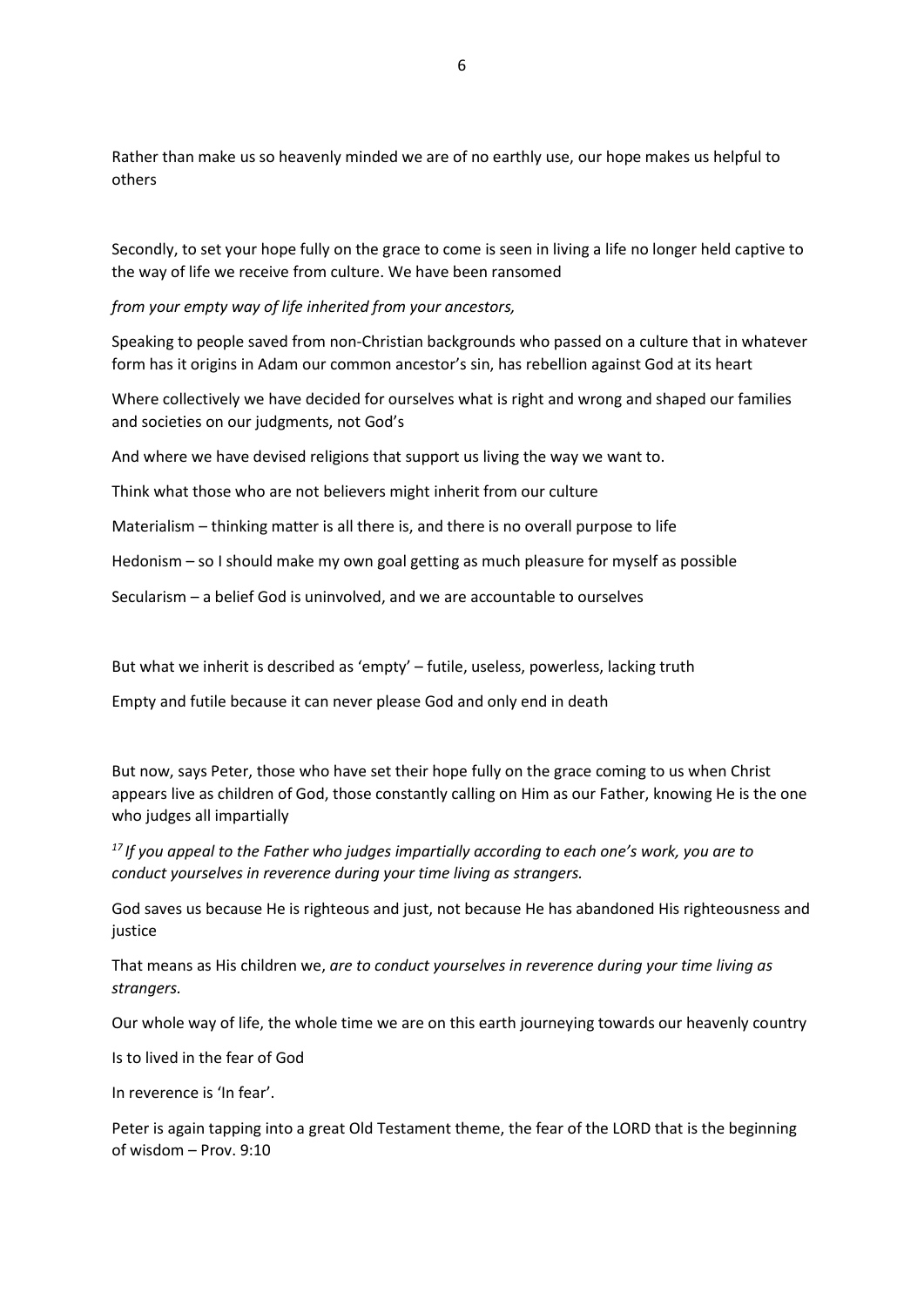*Prov. 9: "The fear of the Lord is the beginning of wisdom, and the knowledge of the Holy One is understanding*

That fear is the trusting awe of God that recognises He is the Almighty Creator and active judge, who has established and maintains a moral order in the universe – so that the wise life, the life of human flourishing, is found in conforming our lives to His commands

This is a different life that turns away from the folly that lives heedless of God, the mocking that defies God, the pride that thinks it is self-sufficient,

But it is the good life

As Proverbs 3 says

*Proverbs 3: <sup>13</sup>Happy is a man who finds wisdom and who acquires understanding, <sup>14</sup> <sup>f</sup>or she is more profitable than silver, and her revenue is better than gold. <sup>15</sup> She is more precious than jewels; nothing you desire can equal her. <sup>16</sup> Long life is in her right hand; in her left, riches and honor. <sup>17</sup> Her ways are pleasant, and all her paths, peaceful. 18 She is a tree of life to those who embrace her, and those who hold on to her are happy.* 

That is what the life of someone who has set their hope fully on the grace coming to them at the revelation of our Lord Jesus looks like

A holy life, a life lived in the fear of the living God

A good life that does good

But a different life

A Life no longer governed by our desires or the accepted norms of society that has turned its back on God

And so a life Exposed to the curiosity and suspicion of others

A life that will Sometimes encounter hostility

A life knowing the unease of the temporary resident, the unease of never belonging, never being able to fully settle – even while we seek the welfare of the society in which we live

It makes you ask again – Why set our hope fully on the grace to come?

Why do what seems unwise – put all the eggs in the one basket, live with no plan B, live a life that will only be vindicated in its values and choices at the appearance of Jesus

A life that can leave us uneasy in the world, exposes us to the hostility of those who do not welcome the criticism of their way of life as ignorant and empty

You would need to be sure that grace was coming, wouldn't you?

Confident of Jesus' appearing and the goodness He brings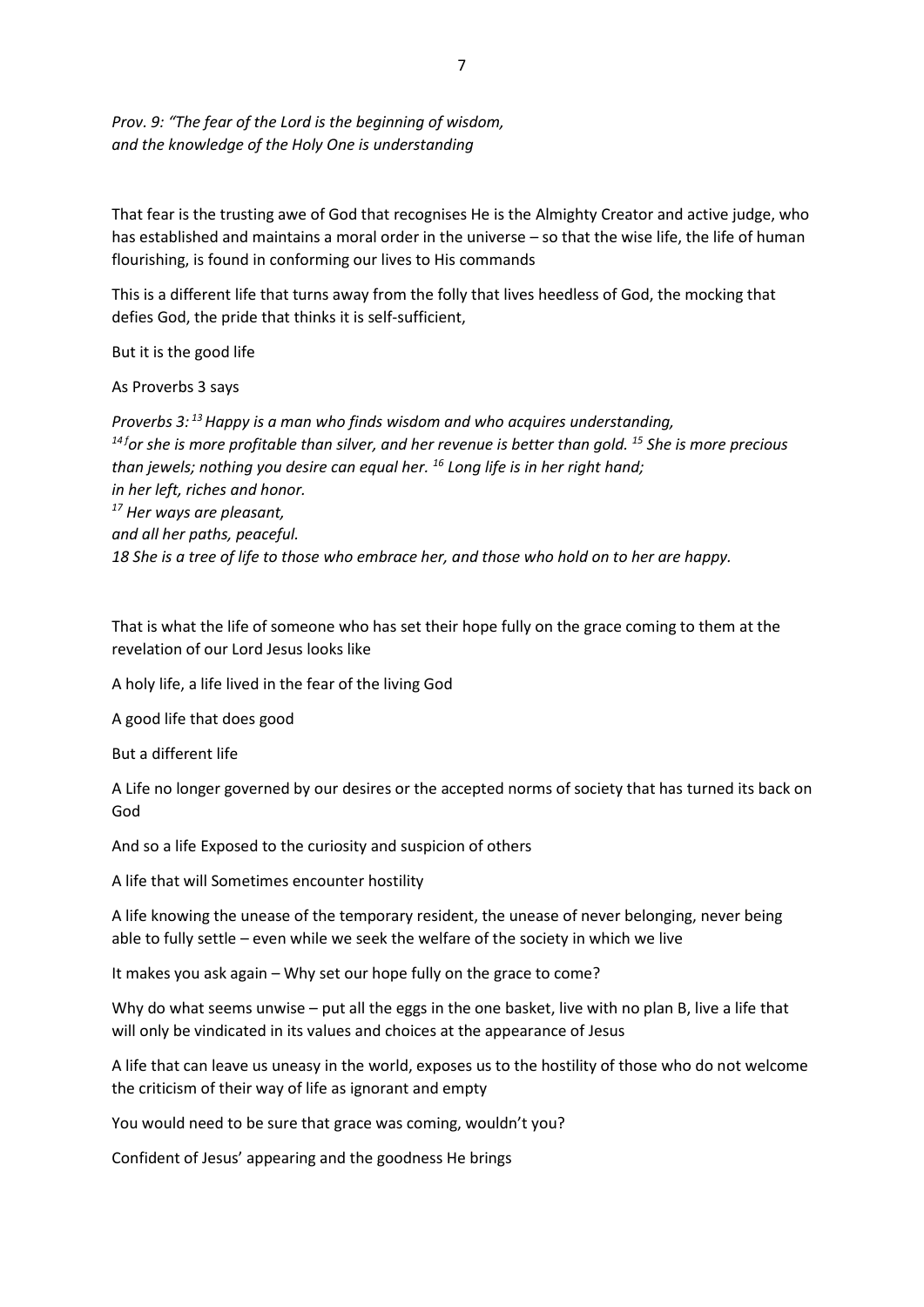So Peter Surrounds the command with encouragement

Gives three reasons why we can be confident of this hope, so confident that we live without plan B

### **Good reasons for hope**

*1 Peter 1: <sup>10</sup> Concerning this salvation, the prophets, who prophesied about the grace that would come to you, searched and carefully investigated. <sup>11</sup> They inquired into what time or what circumstances the Spirit of Christ within them was indicating when he testified in advance to the sufferings of Christ and the glories that would follow. <sup>12</sup> It was revealed to them that they were not serving themselves but you. These things have now been announced to you through those who preached the gospel to you by the Holy Spirit sent from heaven—angels long to catch a glimpse of these things.*

### **The Privilege of having this hope vv. 10-13**

Firstly Peter says the grace given to us is the climax of God's revealed plan and purposes, something revealed to the prophets of old over hundreds of years and now declared to us through those who preached the gospel to us.

This brings home both the goodness of what we have received, the extraordinary privilege of knowing this grace, and also the certainty of what is declared in the gospel

The Goodness of this grace is emphasised by their longing to know it for themselves as they spoke of both the what is achieved, the salvation coming to believers in the grace we receive in Jesus, and of the way it is achieved - *the sufferings of Christ and the glories that would follow*

And they really wanted to know more – they searched diligently and carefully and these words describe

Not a quick glance in the drawer , but turning the house upside down when you've lost the car keys

That wonder as what God is doing is, that longing to know, is not confined to the prophets

These are things – 'angels long to catch a glimpse of these things'

That God could bring such a great salvation in such a way – engages even the angels, those witnesses to all God's dealings in creation.

What we hear in the gospels of the suffering of Christ, and his exaltation as Saviour of the world moves even the angels to want to know more,

To look into the heart of the revelation of God's glory in His suffering Son

To see and praise the depth of His love, of wisdom, of might revealed in this salvation

But we are told the curiosity of the prophets as to the time and circumstances was not satisfied, for they were serving believers in Christ in speaking their Spirit given word

Think of that

Isaiah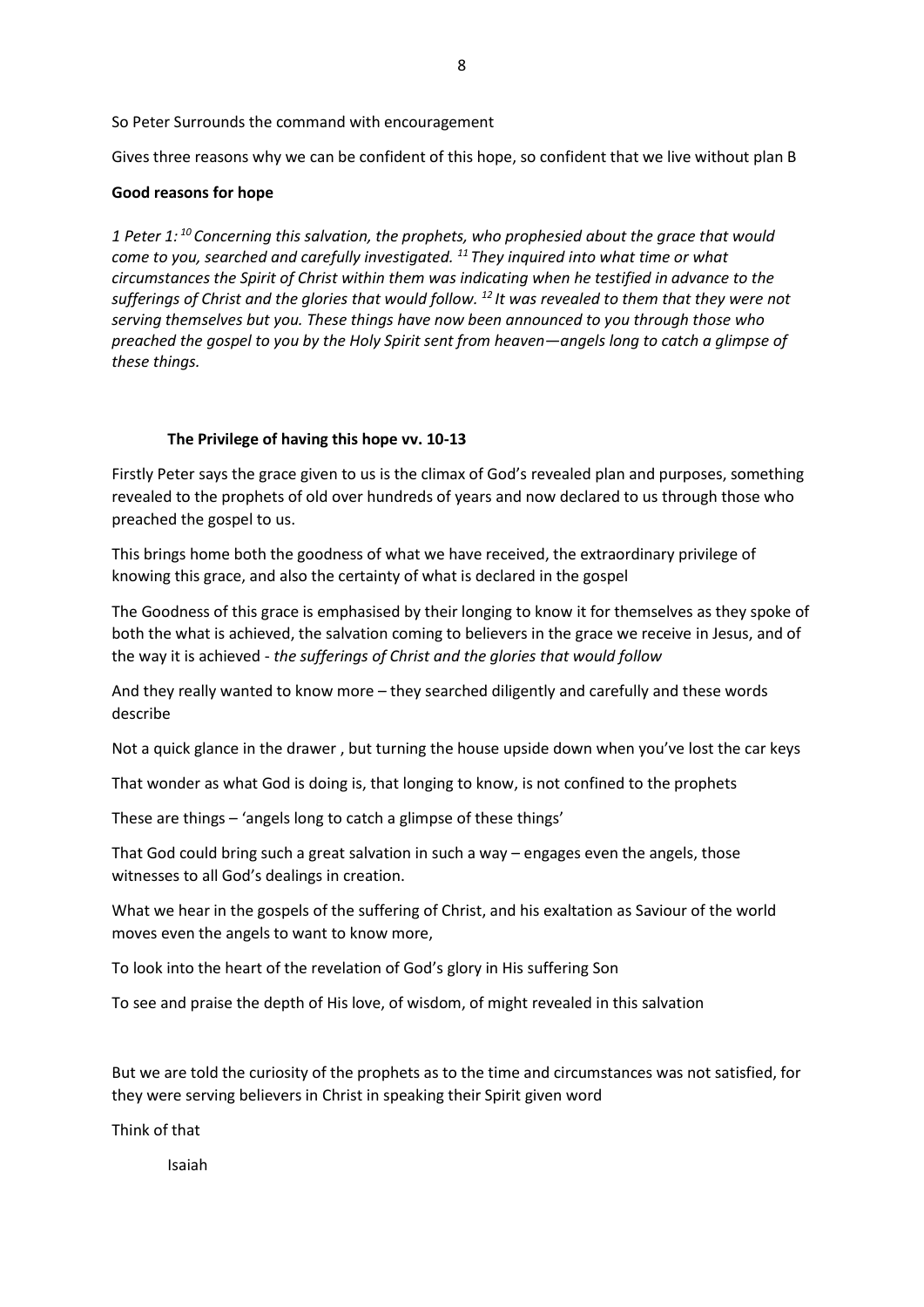Jeremiah in his suffering Ezekiel in his grief David In their conflict and courage As they spoke the word of God – serving us,

Serving us by helping us through their 'testifying in advance' to understand and recognise the greatness of salvation through the crucified and exalted Jesus.

More to recognise it as the work of God

For only the God who rules history can speak beforehand

Through Isaiah in the 8<sup>th</sup> century BC of the suffering servant [Is. 53] and bring it to pass 800 years later,

Only God can move David by the Spirit to speak of the Christ's resurrection in Psalm 16 200 years before Isaiah, and bring it to pass

And these are just some of the hundreds of prophecies concerning Christ and his salvation.

The prophets were serving us in showing the gospel to be the word of the same God, the God who can speak and bring what He says to pass, the living God who rules all things, determines the end from the beginning

And in doing that the fulfilment of prophecy in the work of Christ reinforces the certainty of the fulfilment of the promises made by Christ in the gospel, the gospel brought to us v. 13 by the same Spirit

The Spirit sent from heaven as Jesus promised to empower the witness of the apostles [John 14:26, 15:26, 16:5-15].

[That unity of Old Testament and gospel is why Peter can refer to the Old Testament with confidence throughout this letter. The Spirit who gave the Scriptures is the Spirit who shows their fulfilment in Christ]

Why should we have confidence in the grace coming to us at the revelation of Christ on the last day?

Here is the first reason. That salvation, that grace is the fulfilment of God's wondrous, revealed beforehand plan, in which HE has revealed and to which He has tied His glory in His whole creation, spiritual and physical, heaven and earth.

The promises that give us that hope are the word of God, brought by the Spirit of God, the word that never fails, that has been demonstrated to be truthful, fulfilled across the centuries.

*1 Peter 1: <sup>18</sup> For you know that you were redeemed from your empty way of life inherited from your ancestors, not with perishable things like silver or gold, <sup>19</sup> but with the precious blood of Christ, like that of an unblemished and spotless lamb. <sup>20</sup>He was foreknown before the foundation of the world but was revealed in these last times for you.*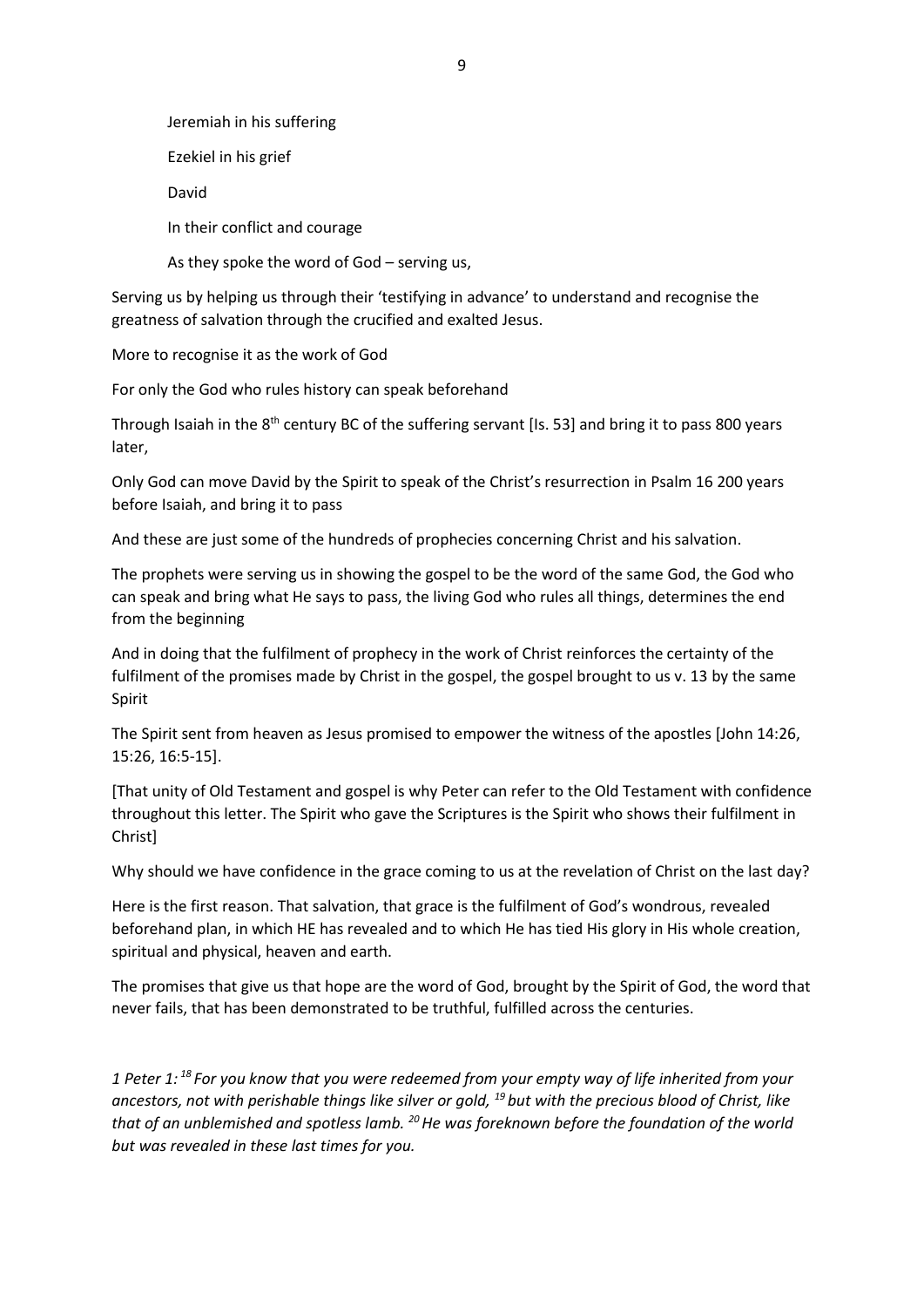**The Price of providing this hope vv. 18 – 20** [Mark 10:45; Ex. 12:5, 1 Cor. 5:7; Ex. 6:6, 15:13, Deut. 7:8]

The second reason we can be confident in the hope coming to us

Is seeing how committed God is to it, how committed He is to rescuing His people, by seeing the price He paid to effect that rescue

Believers have been set free to live this life of hope, to travel in hope to God's appointed goal

Because we have been Redeemed By the blood, the death, of Christ

Jesus in His death is likened to the unblemished Passover lamb.

It was by the blood of that lamb that the Israelites were spared the last plague and were freed from slavery in Egypt to travel in hope to the land of promise.

By Jesus death we have been ransomed from our slavery. His death is the price paid to free us from the judgment on our sin, to free us from the hold of death – so that we can travel in confident hope to the fulfilment of God's promises to us in Christ in the new heaven and earth.

Think of that.

God gave His Son to secure for us that inheritance, the grace coming to us when the Lord Jesus returns.

He is committed to saving His people

In fact Christ's death tells us this is something God has been determined to do from before Creation, for Christ is the lamb foreknown before the foundation of the world.

We can be confident in God's determination to save fully

And understanding the effectiveness of Jesus' death to save also increases our confidence. In His death He has freed us from judgment and death, from the hold of sin, once and for all.

He has offered Himself in our place, bearing our sins in His body on the tree.

God has already executed His just judgement on us in His Son. We have died with Him, and there is no judgment outstanding against us, no further ransom that needs be paid.

And in Him, united with Him by faith, we are reckoned righteous

His death has secured an eternal freedom from sin and its punishment

We can be confident in the salvation, the hope achieved by the death of God's Son.

*1 Peter 1: <sup>21</sup> Through him you believe in God, who raised him from the dead and gave him glory, so that your faith and hope are in God.*

# **The One in whom we hope v. 21**

And the third reason for a confident hope is that in trusting Jesus, believing the gospel, our faith and hope are in God, for raising and exalting Jesus is the work of God, a work only God can do.

In trusting Jesus our hope is in the God – who made all things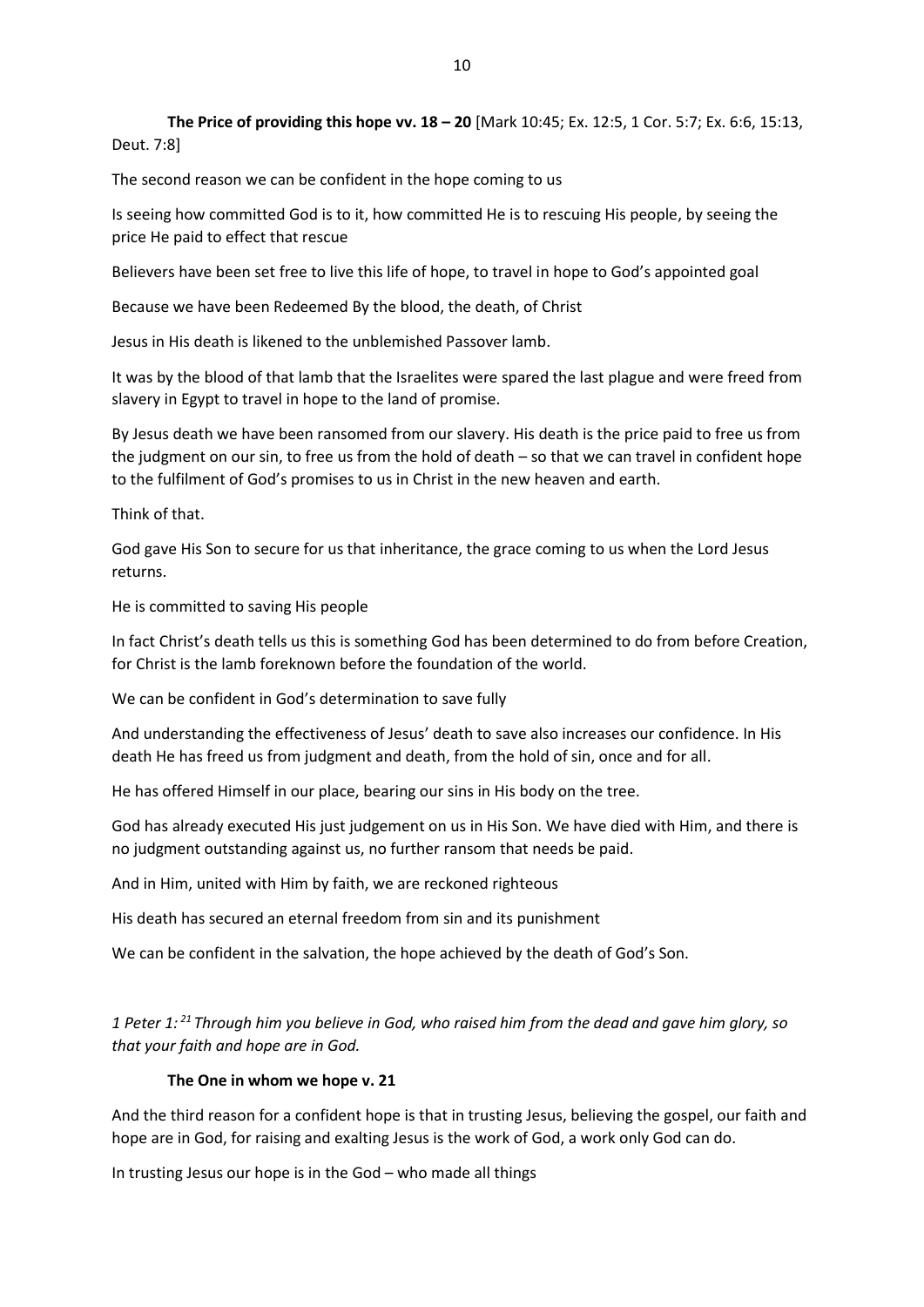The God whose power is so great He can raise the dead to life

Think of God's power revealed in the gospel

You may have seen a corpse – cold, pallid, lifeless. Think of Jesus' corpse taken down from that cross,

And God has not only given it deathless life, He has made the risen Jesus the source of life to all who believe.

And think of Jesus – shamed, humiliated, naked and mocked on the cross, held fast there

And God has 'given Him glory', exalted Him to reign over all, to share His glory in heaven where all God's angels worship Him

This is a God for whom nothing is too hard

Who will never fail of His promise, and in believing the gospel our faith and hope are in this God

*1 Peter 1: <sup>13</sup> Therefore, with your minds ready for action, be sober-minded and set your hope completely on the grace to be brought to you at the revelation of Jesus Christ.*

### **Embrace Hope Completely**

We can have confidence in the grace being brought to us in the revelation of Christ

Confidence to set our hope wholly, altogether on this grace

Because

This is the promise of the God who has a plan to save, who knows what HE is doing, knows the end from the beginning, and who has made it known beforehand through His prophets and then brought it to pass in the ministry of Jesus

Whose word has been proved true in the ministry of Jesus

Because this is the promise of the God who loves us so much He has given His Son to secure that grace for us

The God who is so powerful He can raise the dead

*setting your hope completely on the grace to be brought to you at the revelation of Jesus Christ.*

Is the action of a mind made ready, prepared to act, by the gospel

It is the sober minded, clear thinking response to the truth of the gospel, to the conviction that the promises made in the gospel are the promises of the living God

It is the reasonable response of those whose minds are not clouded, intoxicated by their desires, confused by the empty ways of their culture

Being sober minded, clear thinkers, writes Peter,

*set your hope completely on the grace to be brought to you at the revelation of Jesus Christ.*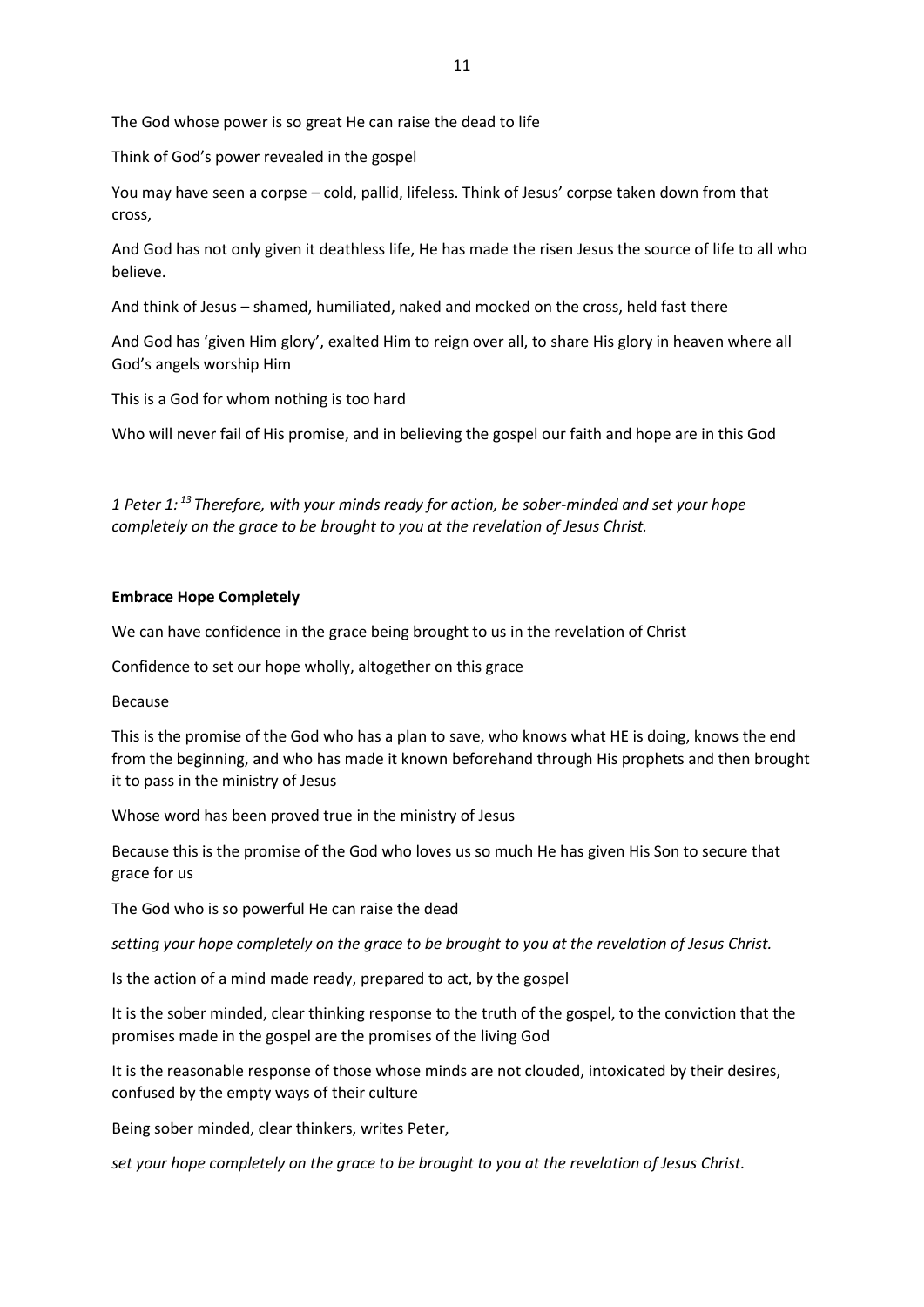If you are not yet a believer

Think – where else will you find a hope so good, of life without death, grief, or the failure of sin

A hope so good and so certain

The promise of a God who has shown in history he keeps His word

Who has demonstrated His power to overcome death

Who speaks His promise from a gracious love that even gives the Son in death to free us from death, the death we deserved for our ignoring and disobeying God

He will give this hope to you if you will turn back to Him and believe the gospel

What holds you back?

What stops you from seeing clearly the goodness and certainty of this hope?

Now is the day to call out to God

Or at least find out more

But if you are a believer

Hear the word completely, fully – and turn away from lesser hopes

Hold the good things of this world - like work, or marriage, or family, or health - more lightly – enjoy them with thanks, but don't let them become the object of your longing. Let them always be things you can give up for something you know is incomparably better, that grace, that salvation, you desire more strongly

And Bear the trials of this world more lightly – those trials may grieve us but whatever they cost us, wealth, health, those we love, even life itself – they cannot dispossess us of what we hope for. IT is just not in their power for what we hope for is kept by the power of God, to be revealed at the coming of our Lord Jesus

Believer, God gives you this command to *set your hope completely on the grace to be brought to you at the revelation of Jesus Christ* for your good

Obeying it will free you to live as the chosen sojourners believers are called to be, people who know their home is the new heaven and earth, and they are only temporary residents here

Setting our hope fully on the grace to come will Protect us from the seduction of the pleasures and cares of this world, from the seduction of money and power and popularity, that would turn us back to the empty ways we have left behind, turn us aside from journeying to our goal

And Setting our hope fully on the grace to come will insulate us from the disappointments and losses we experience here – whether in our careers, or in our relationships – disappointments and losses that can overwhelm us and turn our gaze from our goal

So do what is says

Examine your life and see if there is anything there that you so long for, desire, love, that you would be reluctant to give it up for obedience to Jesus